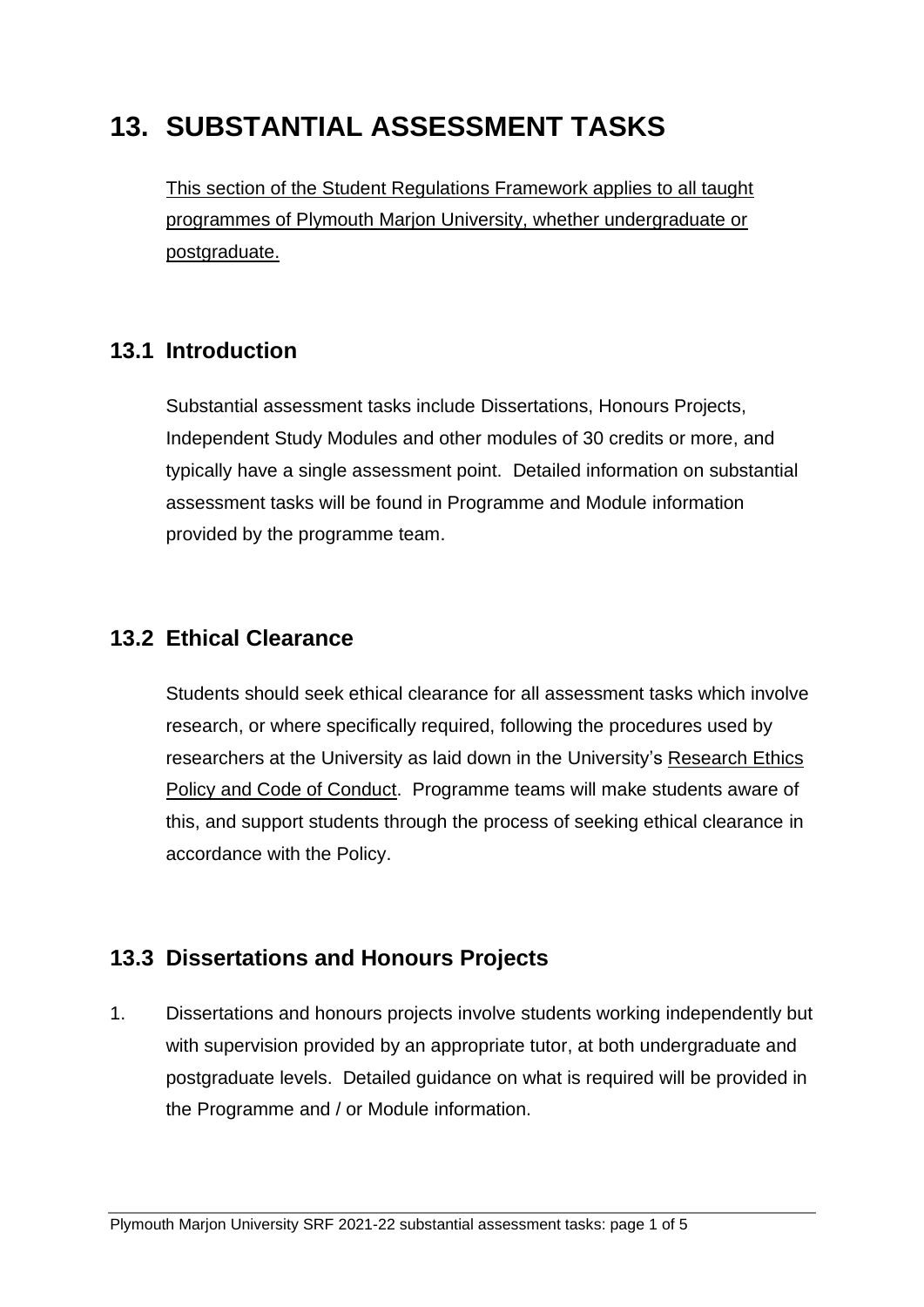- 2. Dissertations and honours projects are taken in the final stage of study (Level 6 for undergraduate dissertations; Level 7 for postgraduate dissertations). They are typically worth 40 credits or more and therefore cannot be considered for condonement (see Section 6 of this Framework).
- 3. Dissertations and honours projects must be an original piece of work and should not exceed the word limit as published in the information provided by the programme team or the equivalent student effort (where graphical, video, audio or other non-written material is involved).
- 4. The nature and timing of the undergraduate and postgraduate dissertations and honours projects will be subject to approval at programme level and will follow the University's published [Assessments Calendar.](https://www.marjon.ac.uk/about-marjon/institutional-documents/timetables-and-schedules/Assessments-Calendar-2020-21.pdf)

#### **13.4 Dissertations and Honours Project Requirements**

Students must follow the requirements specified by their programme team, including the nature and format required for the work. All sources consulted must be fully acknowledged throughout in accordance with the University's requirements. Further guidance is available from the [Student Information](https://sites.marjon.ac.uk/handbook/)  [Handbook.](https://sites.marjon.ac.uk/handbook/)

#### **13.5 Submission of Dissertations and Honours Projects**

- 1. Students must follow the format for submission as detailed by their programme team and set out in the module information. The University normally retains a copy.
	- 2. Please also refer to Section 4 of this Framework with regard to Extenuating Circumstances.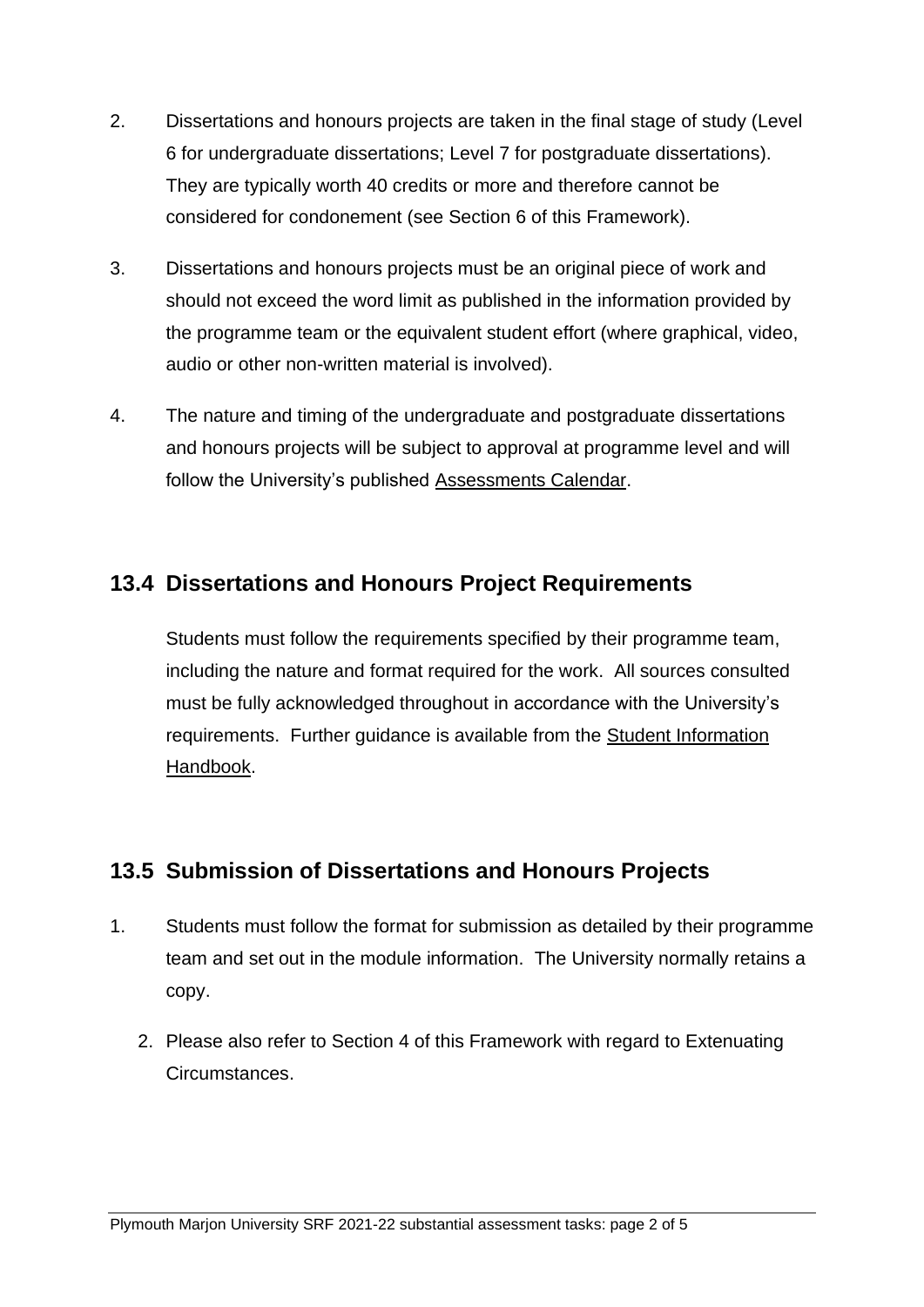#### **13.6 Feedback on Dissertations and Honours Projects**

Feedback on the dissertation/honours project will be provided to the student in the normal timeframes, (please also refer to Section 12.3 of this Framework), and should be available no later than the day the final results are posted.

## **13.7 Library Dissertation and Honours Project Holdings**

- 1. Selected dissertations/honours projects will be made available electronically via the Library, typically for a period of five years. This will not affect ownership or copyright of any original material contained within the dissertation/honours project.
- 2. Students who do not wish their dissertation/honours project to be made available, if selected, can opt out. They can do so either by completing the relevant section on the dissertation/honours project report form or by advising the Head of Library in writing at any time thereafter.

## **13.8 Undergraduate Independent Study Modules (ISM**

- 1. Undergraduate programmes may also have validated Independent Study Modules (ISMs). An ISM is a single module (20 credits) at Level 5 or 6 that enables students to negotiate a topic for independent study under the supervision of a tutor. An ISM is distinct from and cannot form part of the dissertation/honours project.
- 2. Details of what the module involves can be found in the relevant Programme and/or Module information. The content of ISMs must be drawn from the areas of study within, or related to, the student's programme of study.
- 3. The Programme Leader must approve registration for an ISM and the topic; submission dates for ISMs, where applicable, are notified in the relevant Programme and/or Module information.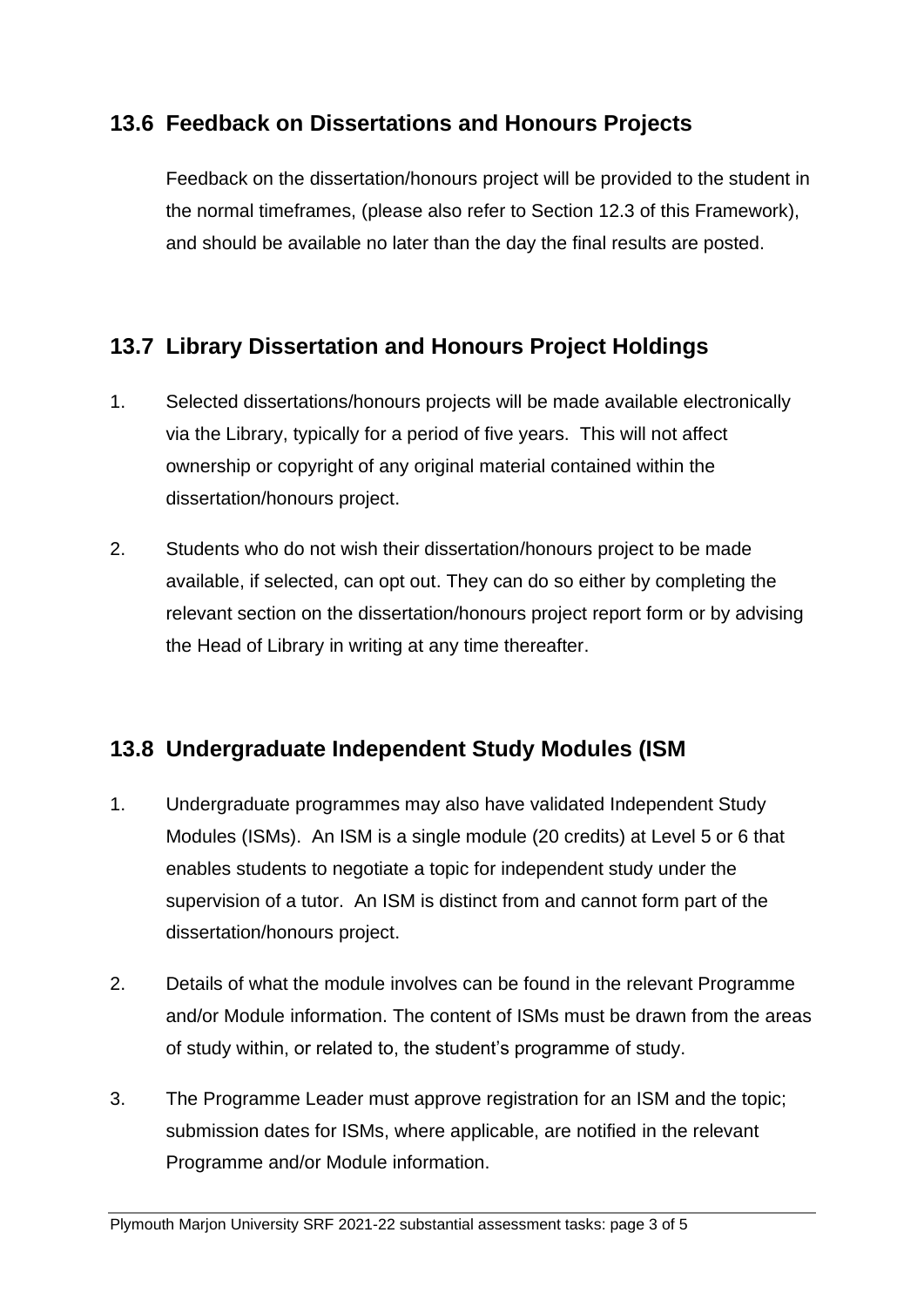- 4. An Independent Study Module (ISM) should not exceed 5,000 words or the equivalent student effort (where graphical, video, audio or other non-written material is involved). ISMs must be in addition to the minimum number of taught modules in any one year.
- 5. In order to ensure that students are equipped to meet the demands of independent study, they will not be permitted to undertake an ISM before the second semester at Diploma Level (Level 5). Students can only take one ISM across their entire programme of study.
- 6. Please also refer to Section 4 of this Framework with regard to Extenuating Circumstances.

## **13.9 Right to Copy**

The University retains the right to copy any work submitted for assessment, be it in print or electronic format, in order to carry out its processes of assessment and for administrative purposes. Students cannot opt out of this arrangement.